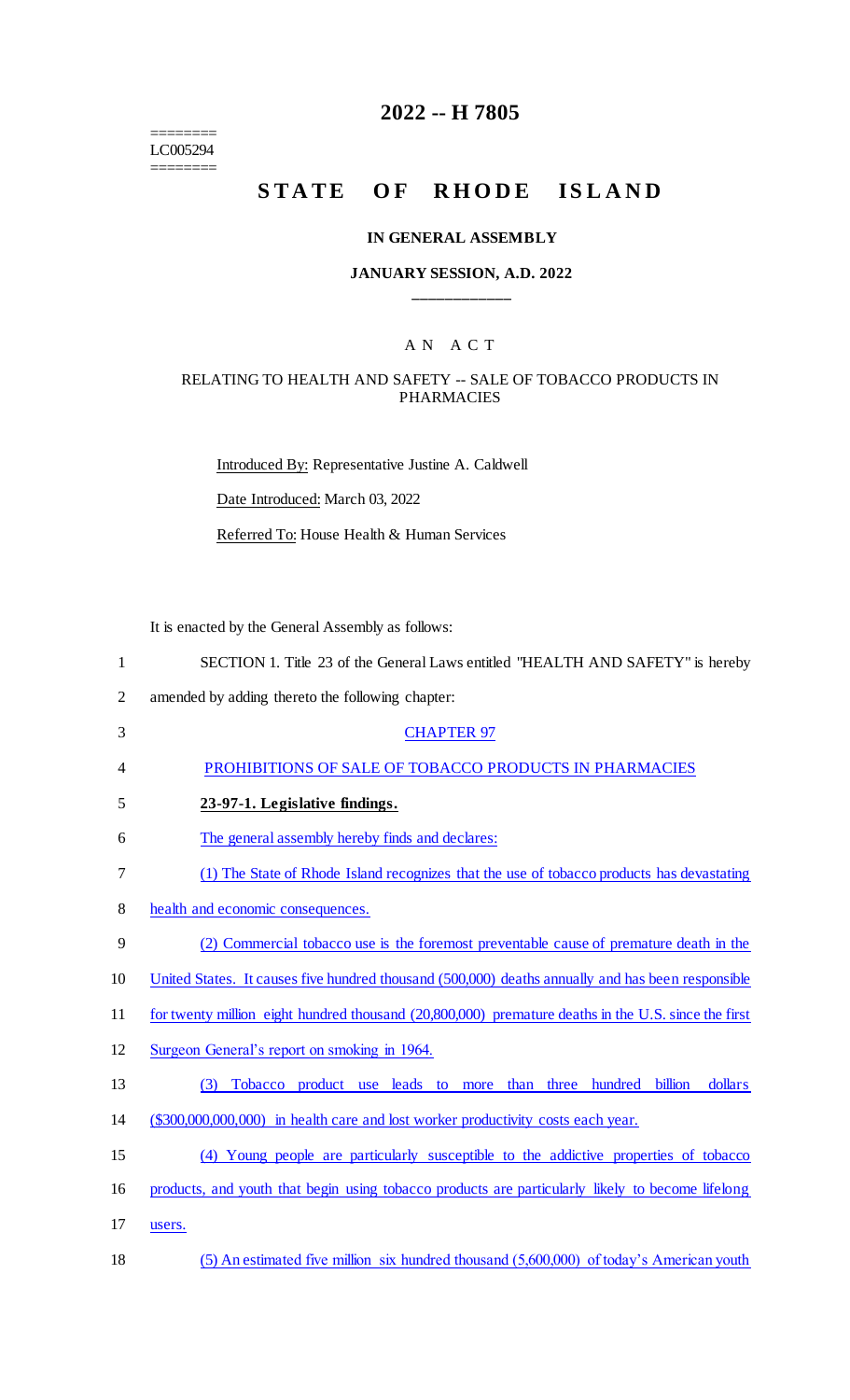| $\mathbf{1}$   | aged zero (0) to seventeen (17) are projected to die prematurely from a commercial tobacco-related    |
|----------------|-------------------------------------------------------------------------------------------------------|
| $\overline{2}$ | illness if prevalence rates do not change.                                                            |
| 3              | (6) Two million (2,000,000) smokers last purchased their cigarettes from a pharmacy.                  |
| 4              | (7) One in twenty (20) customers who were filling prescriptions for chronic illnesses,                |
| 5              | worsened by smoking, also purchased cigarettes.                                                       |
| 6              | (8) Tobacco products in pharmacies make quitting attempts for current smokers less                    |
| 7              | successful.                                                                                           |
| 8              | (9) After CVS Health stopped selling tobacco in September 2014, cigarette pack sales                  |
| 9              | decreased, and nicotine patch purchases increased in states where the chain had a large retail        |
| 10             | presence.                                                                                             |
| 11             | (10) Some large pharmacy chains are the leading sellers of tobacco products to underage               |
| 12             | individuals.                                                                                          |
| 13             | (11) Some large-scale pharmacy operations and independent community pharmacies have                   |
| 14             | already ceased the sale of tobacco products to align their businesses with the health care role they  |
| 15             | serve in the community.                                                                               |
| 16             | (12) To promote the health, safety and well-being of its residents, all pharmacies and retail         |
| 17             | establishments containing a pharmacy should be prohibited from selling tobacco products in the        |
| 18             | state.                                                                                                |
| 19             | (13) Local and state governments have used their authority to prohibit the sale of tobacco            |
| 20             | products in pharmacies to protect communities from tobacco-related harms. As of July 2020, two        |
| 21             | hundred thirty-five (235) municipalities and two (2) states have enacted tobacco-free pharmacy        |
| 22             | policies.                                                                                             |
| 23             | 23-97-2. Definitions.                                                                                 |
| 24             | As used in this chapter, the following terms shall have the following meanings:                       |
| 25             | (1) "Distribute" or "distribution" means to furnish, give, provide, sell, or to attempt to do         |
| 26             | so, whether gratuitously or for any type of compensation.                                             |
| 27             | (2) "Electronic smoking device" means any device that may be used to deliver any                      |
| 28             | aerosolized or vaporized substance to the person inhaling from the device, including, but not limited |
| 29             | to, an e-cigarette, e-cigar, e-pipe, vape pen or e-hookah. Electronic smoking device includes any     |
| 30             | component, part, or accessory of the device, and also includes any substance intended to be           |
| 31             | aerosolized or vaporized during the use of the device, whether or not the substance contains          |
| 32             | nicotine. Electronic smoking device does not include drugs, devices, or combination products          |
| 33             | authorized for sale by the U.S. Food and Drug Administration, as those terms are defined in the       |
| 34             | Federal Food, Drug and Cosmetic Act, 21 U.S.C. ch. 9 § 301 et seq.                                    |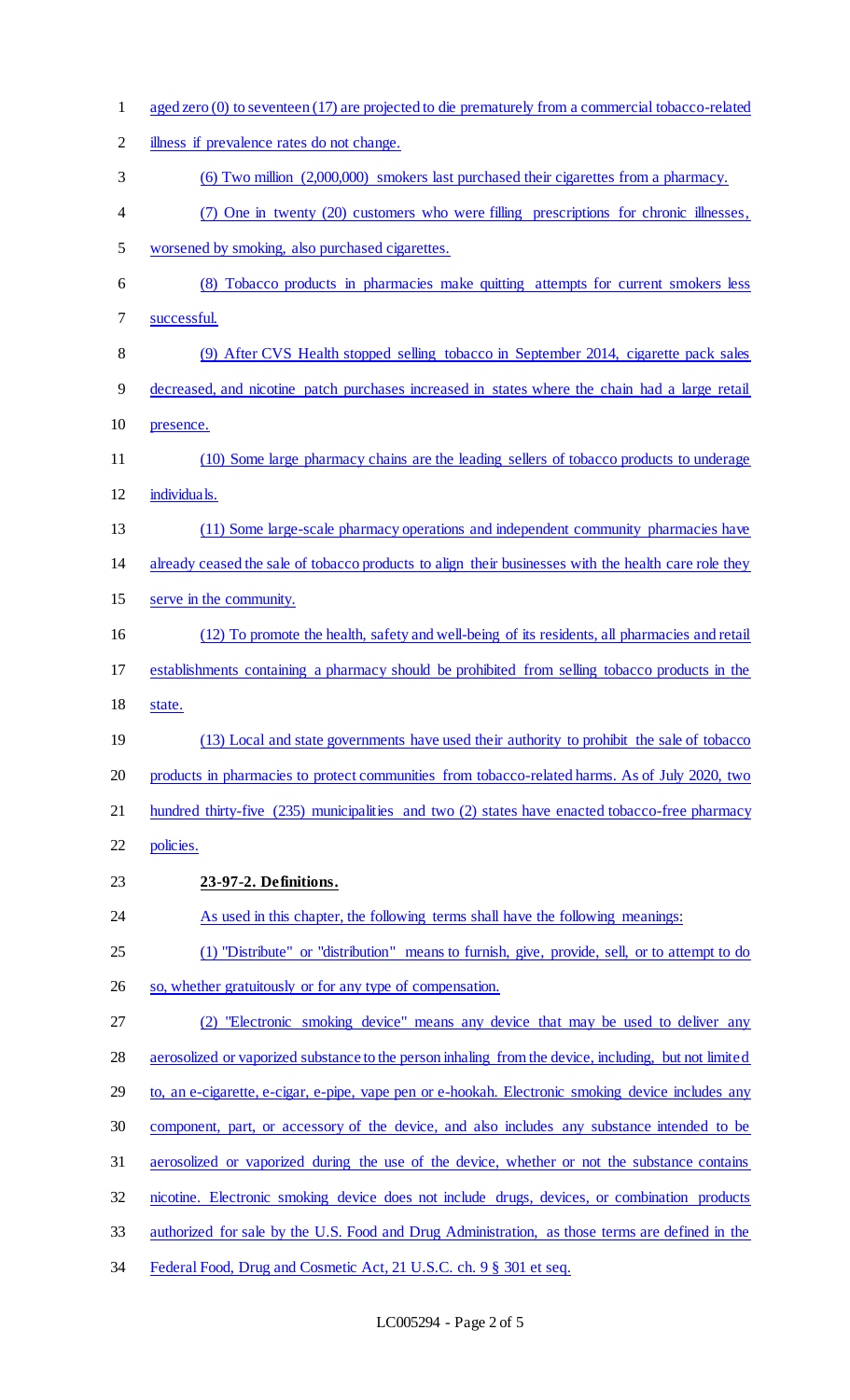(3) "Pharmacy" means an establishment licensed as such by the state board of pharmacy, pursuant to chapter 19.1 of title 5, where pharmacy may be practiced as well as retail establishments containing a pharmacy. (4) "Tobacco product" means: (i) Any product containing, made of, or derived from tobacco or nicotine that is intended for human consumption or is likely to be consumed, whether inhaled, absorbed, or ingested by any other means, including, but not limited to, a cigarette, a cigar, pipe tobacco, chewing tobacco, snuff, or snus; (ii) Any electronic smoking device and any substances that may be aerosolized or vaporized by such device, whether or not the substance contains nicotine; or 11 (iii) Any component, part, or accessory of subsections (4)(i) or (4)(ii) of this section, whether or not any of these contain tobacco or nicotine, including, but not limited to, filters, rolling papers, blunt or hemp wraps, and pipes. Tobacco product does not include drugs, devices, or combination products authorized for sale by the U.S. Food and Drug Administration, as those terms 15 are defined in the Federal Food, Drug and Cosmetic Act, 21 U.S.C. ch. 9 § 301 et seq.. **23-97-3. Prohibitions of sale of tobacco products in pharmacies.**  No pharmacy located in the state shall distribute or attempt to distribute, including selling or attempting to sell a tobacco product. **23-97-4. Enforcement.**  (a) This chapter shall be enforced by the department of health. (b) Notice of the provisions of this chapter shall be provided to all applicants for a 22 pharmacy license issued pursuant to § 5-19.1-9. (c) Any citizen may register a complaint under this chapter to initiate enforcement by the 24 department of health. (d) The department of health shall, while a pharmacy establishment is undergoing 26 otherwise mandated inspections, inspect for compliance with this policy. **23-97-5. Penalties.**  Violation of this chapter by a pharmacy shall be subject to a civil penalty of up to two thousand (\$2,000) dollars per violation. Each day of a violation shall be a separate offense. **23-97-6. Public education.**  The department of health shall engage in a continuing program to explain and clarify the purposes and requirements of this chapter to citizens affected by it, and to guide owners, operators, and managers of pharmacies regarding compliance with the provisions of this chapter. The program may include publication of a brochure for affected businesses and individuals explaining the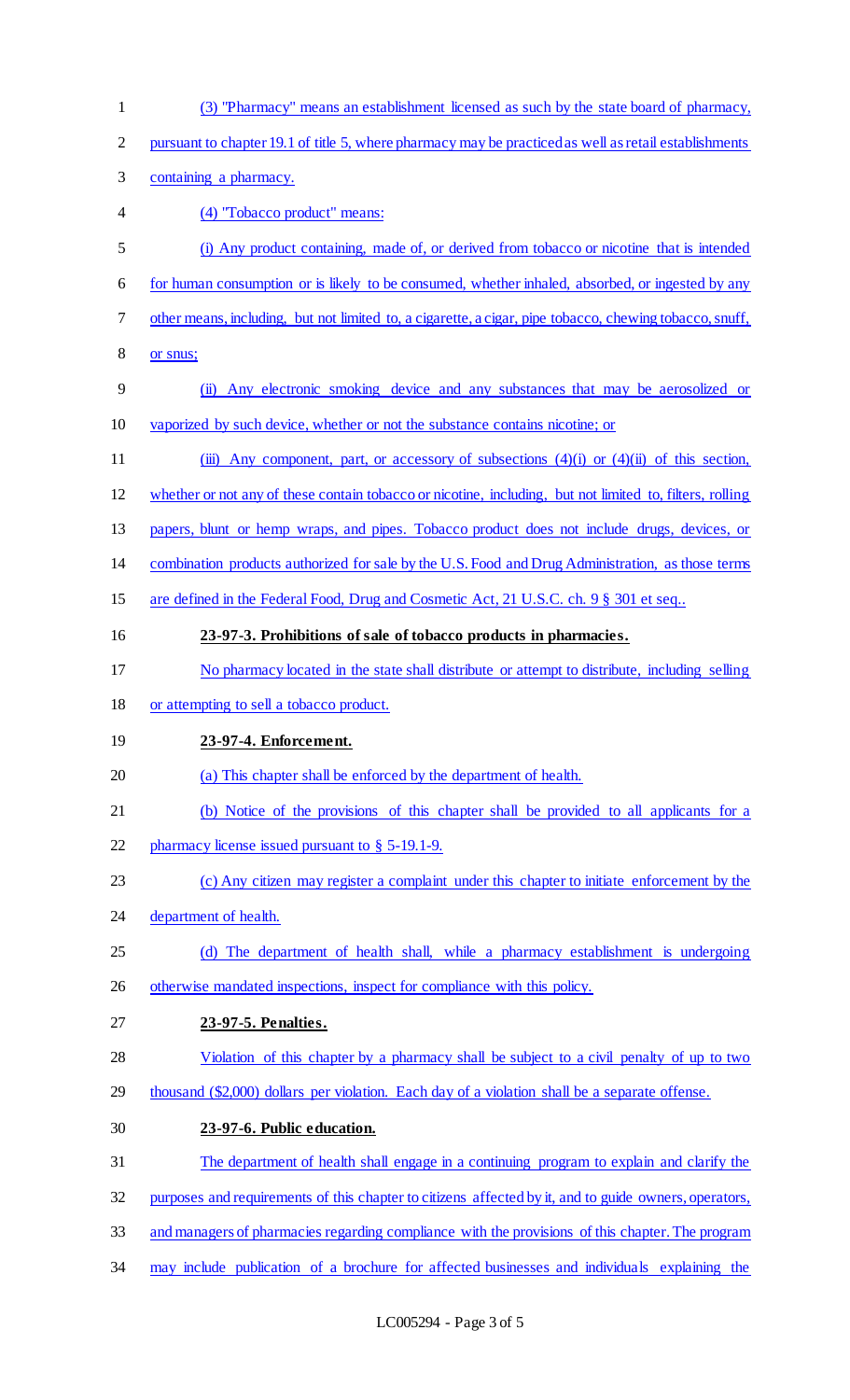## 1 provisions of this chapter.

# 2 **23-97-7. Severability.**

- 3 If any provision, clause, sentence, or paragraph of this chapter or the application thereof to
- 4 any person or circumstances shall be held invalid, that invalidity shall not affect the other provisions
- 5 of this chapter which can be given effect without the invalid provisions or application, and to this
- 6 end the provisions of this chapter are declared to be severable.
- 7 SECTION 2. This act shall take effect upon passage.

======== LC005294 ========